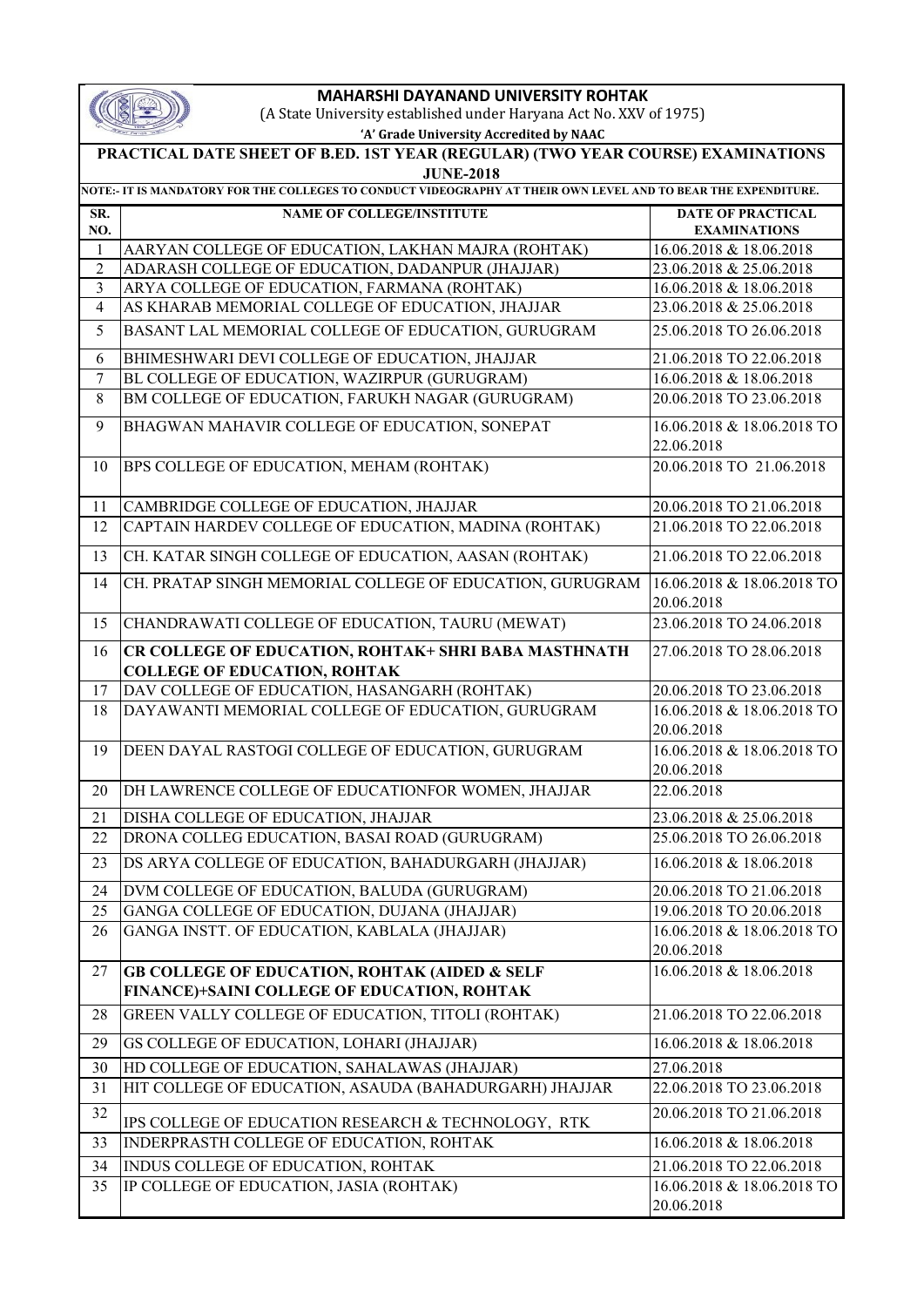| 36 | IPJ COLLEGE OF EDUCATION, ISMAILA (ROHTAK)                            | 23.06.2018 & 25.06.2018                |
|----|-----------------------------------------------------------------------|----------------------------------------|
| 37 | JHANKAR COLLEGE OF EDUCATION, GURUGRAM                                | 23.06.2018 & 25.06.2018                |
| 38 | JINDAL COLLEGE OF EDUCATION, GURUGRAM                                 | 21.06.2018 TO 22.06.2018               |
| 39 | JR KISAN COLLEGE OF EDUCATION, ROHTAK                                 | 25.06.2018 TO 26.06.2018               |
| 40 | KIIT COLLEGE OF EDUCATION, GURUGRAM                                   | 21.06.2018                             |
| 41 | KIRORIMAL COLLEGE OF EDUCATION, KHEWRA, SONEPAT                       | 16.06.2018 & 18.06.2018 TO             |
|    |                                                                       | 20.06.2018                             |
| 42 | KISAN COLLEGE OF EDUCATION, MEHAM (ROHTAK)                            | 16.06.2018 & 18.06.2018 TO             |
|    |                                                                       | 20.06.2018                             |
| 43 | KVM COLLEGE OF EDUCATION, ROHTAK                                      | 16.06.2018 & 18.06.2018 TO             |
|    |                                                                       | 20.06.2018                             |
| 44 | LAL BAHADUR SHASTRI COLLEGE OF EDUCATION, GURUGRAM                    | 19.06.2018 TO 20.06.2018               |
| 45 | LAXMI COLLEGE OF EDUCATION, KASAN (GURUGRAM)                          | 21.06.2018 TO 22.06.2018               |
| 46 | LAXMI COLLEGE OF EDUCATION, RATHIWAS (GURUGRAM)                       | 19.06.2018 TO 20.06.2018               |
|    |                                                                       |                                        |
| 47 | LORD KRISHANA COLLEGE OF EDUCATION, GURUGRAM                          | 16.06.2018 & 18.06.2018 TO             |
|    |                                                                       | 20.06.2018                             |
| 48 | LORD SHIVA COLLEGE OF EDUCATION, LAHALI (ROHTAK)                      | 20.06.2018 TO 23.06.2018               |
| 49 | LT. MAHIPAT SINGH COLLEGE OF EDUCATION, JHAJJAR                       | 16.06.2018 & 18.06.2018 TO             |
|    |                                                                       | 20.06.2018<br>19.06.2018 TO 20.06.2018 |
| 50 | MAA GANGA COLLEGE OF EDUCATION, DUJANA (JHAJJAR)                      |                                        |
| 51 | MAA SARASWATI TEACHER TRAINING, MAKDOLA (GURUGRAM)                    | 16.06.2018 TO 17.06.2018               |
| 52 | MAJOR BIHARI LAL MEMORIAL COLLEGE OF EDUCATION, GGN                   | 22.06.2018 TO 23.06.2018               |
| 53 | MD COLLEGE OF EDUCATION, SARAI AURANGABAD (B/GARH) JHAJJAR            | 16.06.2018 & 18.06.2018 TO             |
|    |                                                                       | 20.06.2018                             |
| 54 | MODERN COLLEGE OF EDUCATION, BAHADURGARH (JHAJJAR)                    | 16.06.2018 & 18.06.2018                |
| 55 | MR COLLEGE OF EDUCATION, HASANPUR (JHAJJAR)                           | 21.06.2018 TO 22.06.2018               |
| 56 | MR NAUHNTY COLLEGE OF EDUCATION, JHAJJAR                              | 21.06.2018 TO 22.06.2018               |
| 57 | MR DAV COLLEGE OF EDUCATION, ROHTAK                                   | 21.06.2018 TO 22.06.2018               |
| 58 | MT COLLEGE OF EDUCATION, KHARHAR (JHAJJAR)                            | 19.06.2018 TO 20.06.2018               |
| 59 | NARAYANA COLLEGE OF EDUCATION, KUTANA (ROHTAK)                        | 25.06.2018 TO 26.06.2018               |
| 60 | NETAJI SUBHASH COLLEGE OF EDUCATION, JHAJJAR                          | 21.06.2018 TO 22.06.2018               |
| 61 | OXFORD COLLEGE OF EDUCATION, KHURANPUR (GURUGRAM)                     | 21.06.2018 TO 22.06.2018               |
| 62 | PARAMOUNT COLLEGE OF EDUCATION, CHUCHAKWAS (JHAJJAR)                  | 16.06.2018 & 18.06.2018 TO             |
|    |                                                                       | 19.06.2018                             |
| 63 | PATAUDI COLLEGE OF EDUCATION, PATAUDI (GURUGRAM)                      | 16.06.2018 & 18.06.2018 TO             |
|    |                                                                       | 20.06.2018                             |
| 64 | PRAGYA COLLEGE OF EDUCATION, DULHERA (JHAJJAR)                        | 16.06.2018 & 18.06.2018 TO             |
|    |                                                                       | 20.06.2018                             |
| 65 | PUJYA SWAMI, VIVEKANAND COLLEGE OF EDUCATION, JHANGIRPUR<br>(JHAJJAR) | 21.06.2018 TO 22.06.2018               |
| 66 | RAJ COLLEGE OF EDUCATION, ROHTAK                                      | 21.06.2018 TO 22.06.2018               |
| 67 | RAMA KRISHNA COLLEGE OF EDUCATION, CHANDI (ROHTAK)                    | 21.06.2018 TO 22.06.2018               |
| 68 | RANJIT SINGH MEMORIAL COLLEGE OF EDUCATION, CHHARA                    | 21.06.2018 TO 22.06.2018               |
|    | (JHAJJAR)                                                             |                                        |
| 69 | RAO ADAL SINGH COLLEGE OF EDUCATION, MEWAT                            | 23.06.2018 & 25.06.2018                |
| 70 | RAO DALIP SINGH COLLEGE OF EDUCATION, GURUGRAM                        | 16.06.2018 & 18.06.2018                |
| 71 | RAO MOHAR SINGH COLLEGE OF EDUCATION, JATUALI PATAUDI<br>(GURUGRAM)   | 20.06.2018 TO 21.06.2018               |
| 72 | RAO MOHAR SINGH COLLEGE OF EDUCATION, SEC-73, BAHARAMPUR              | 20.06.2018 TO 23.06.2018               |
|    | (GURUGRAM)                                                            |                                        |